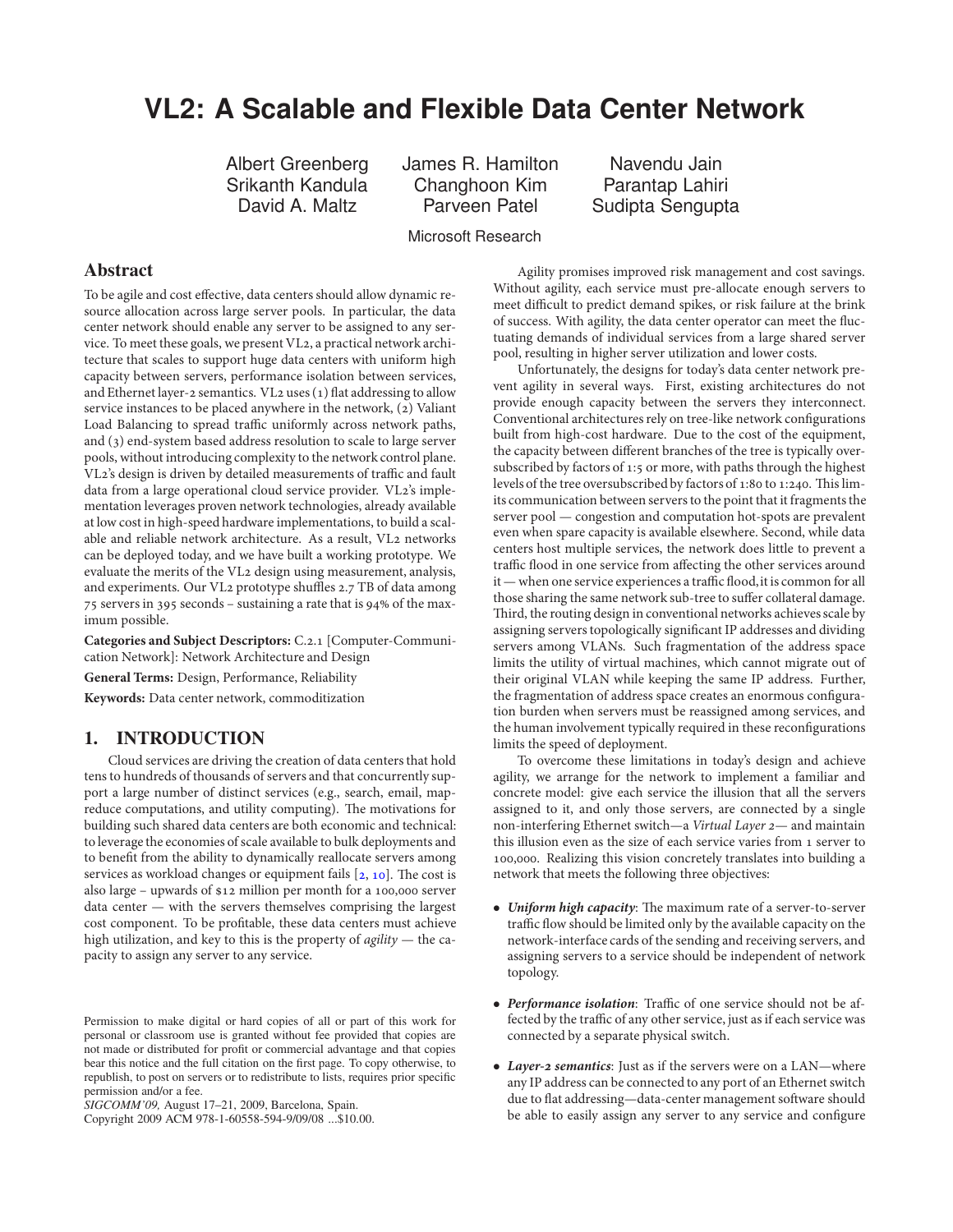that server with whatever IP address the service expects. Virtual machines should be able to migrate to any server while keeping the same IP address, and the network configuration of each server should be identical to what it would be if connected via a LAN. Finally, features like link-local broadcast, on which many legacy applications depend, should work.

In this paper we design, implement and evaluate VL2, a network architecture for data centers that meets these three objectives and thereby provides agility. In creating VL2, a goal was to investigate whether we could create a network architecture that could be deployed today, so we limit ourselves from making any changes to the hardware of the switches or servers, and we require that legacy applications work unmodified. However, the software and operating systems on data-center servers are already extensively modified (e.g., to create hypervisors for virtualization or blob file-systems to store data). Therefore, VL2's design explores a new split in the responsibilities between host and network  $-$  using a layer 2.5 shim in servers' network stack to work around limitations of the network devices. No new switch software or APIs are needed.

VL<sub>2</sub> consists of a network built from low-cost switch ASICs arranged into a Clos topology  $[7]$  that provides extensive path diversity between servers. Our measurements show data centers have tremendous volatility in their workload, their traffic, and their failure patterns. To cope with this volatility, we adopt Valiant Load Balancing (VLB)  $[18, 23]$  $[18, 23]$  to spread traffic across all available paths without any centralized coordination or traffic engineering. Using VLB, each server independently picks a path at random through the network for each of the flows it sends to other servers in the data center. Common concerns with VLB, such as the extra latency and the consumption of extra network capacity caused by path stretch, are overcome by a combination of our environment (propagation delay is very small inside a data center) and our topology (which includes an extra layer of switches that packets bounce off of). Our experiments verify that our choice of using VLB achieves both the uniform capacity and performance isolation objectives.

The switches that make up the network operate as layer-3 routers with routing tables calculated by OSPF, thereby enabling the use of multiple paths (unlike Spanning Tree Protocol) while using a well-trusted protocol. However, the IP addresses used by services running in the data center cannot be tied to particular switches in the network, or the agility to reassign servers between services would be lost. Leveraging a trick used in many systems  $[g]$ , VL<sub>2</sub> assigns servers IP addresses that act as names alone, with no topological significance. When a server sends a packet, the shim-layer on the server invokes a directory system to learn the actual location of the destination and then tunnels the original packet there. The shim-layer also helps eliminate the scalability problems created by ARP in layer-2 networks, and the tunneling improves our ability to implement VLB. These aspects of the design enable VL2 to provide layer-2 semantics, while eliminating the fragmentation and waste of server pool capacity that the binding between addresses and locations causes in the existing architecture.

Taken together, VL2's choices of topology, routing design, and software architecture create a huge shared pool of network capacity that each pair of servers can draw from when communicating. We implement VLB by causing the traffic between any pair of servers to bounce off a randomly chosen switch in the top level of the Clos topology and leverage the features of layer-3 routers, such as Equal-Cost MultiPath (ECMP), to spread the traffic along multiple subpaths for these two path segments. Further, we use anycast addresses and an implementation of Paxos  $[19]$  in a way that simplifies the design of the Directory System and, when failures occur, provides consistency properties that are on par with existing protocols.



<span id="page-1-0"></span>**Figure : A conventional network architecture for data centers** (adapted from figure by Cisco  $\lceil 5 \rceil$ ).

The feasibility of our design rests on several questions that we experimentally evaluate. First, the theory behind Valiant Load Balancing, which proves that the network will be hot-spot free, requires that (a) randomization is performed at the granularity of small packets, and (b) the traffic sent into the network conforms to the hose model  $[8]$ . For practical reasons, however, VL<sub>2</sub> picks a different path for each *flow* rather than packet (falling short of (a)), and it also relies on TCP to police the offered traffic to the hose model (falling short of (b), as TCP needs multiple RTTs to conform traf fic to the hose model). Nonetheless, our experiments show that for data-center traffic, the VL2 design choices are sufficient to offer the desired hot-spot free properties in real deployments. Second, the directory system that provides the routing information needed to reach servers in the data center must be able to handle heavy workloads at very low latency. We show that designing and implementing such a directory system is achievable.

In the remainder of this paper we will make the following contributions, in roughly this order.

- $\bullet$  We make a first of its kind study of the traffic patterns in a production data center, and find that there is tremendous volatility in the traffic, cycling among 50-60 different patterns during a day and spending less than 100 s in each pattern at the 60th percentile.
- We design, build, and deploy every component of VL2 in an 80server cluster. Using the cluster, we experimentally validate that VL<sub>2</sub> has the properties set out as objectives, such as uniform capacity and performance isolation. We also demonstrate the speed of the network, such as its ability to shuffle 2.7 TB of data among 75 servers in 395 s.
- We apply Valiant Load Balancing in a new context, the interswitch fabric of a data center, and show that flow-level traffic splitting achieves almost identical split ratios (within 1% of optimal fairness index) on realistic data center traffic, and it smoothes utilization while eliminating persistent congestion.
- We justify the design trade-offs made in VL2 by comparing the cost of a VL2 network with that of an equivalent network based on existing designs.

# <span id="page-1-1"></span>**2. BACKGROUND**

In this section, we first explain the dominant design pattern for data-center architecture today  $[5]$ . We then discuss why this architecture is insufficient to serve large cloud-service data centers.

As shown in Figure  $1$ [,](#page-1-0) the network is a hierarchy reaching from a layer of servers in racks at the bottom to a layer of core routers at the top. There are typically 20 to 40 servers per rack, each singly connected to a Top of Rack (ToR) switch with a 1 Gbps link. ToRs connect to two aggregation switches for redundancy, and these switches aggregate further connecting to access routers. At the top of the hierarchy, core routers carry traffic between access routers and man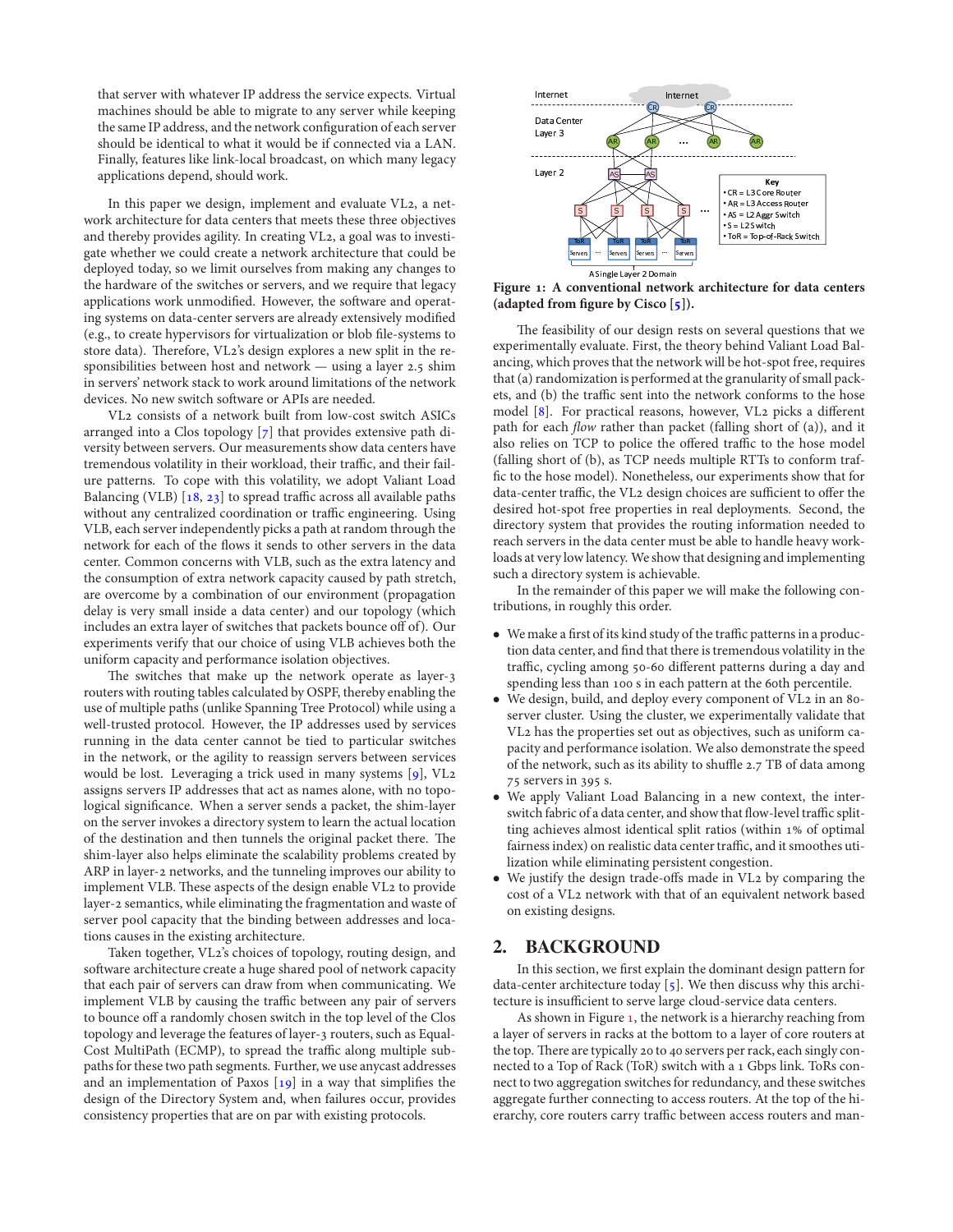age traffic into and out of the data center. All links use Ethernet as a physical-layer protocol, with a mix of copper and fiber cabling. All switches below each pair of access routers form a single layer domain, typically connecting several thousand servers. To limit overheads (e.g., packet flooding and ARP broadcasts) and to isolate different services or logical server groups (e.g., email, search, web front ends, web back ends), servers are partitioned into virtual LANs (VLANs). Unfortunately, this conventional design suffers from three fundamental limitations:

**Limited server-to-server capacity**: As we go up the hierarchy, we are confronted with steep technical and financial barriers in sustaining high bandwidth. Thus, as traffic moves up through the layers of switches and routers, the over-subscription ratio increases rapidly. For example, servers typically have 1:1 over-subscription to other servers in the same rack — that is, they can communicate at the full rate of their interfaces (e.g., 1 Gbps). We found that up-links from ToRs are typically 1:5 to 1:20 oversubscribed (i.e., 1 to 4 Gbps of up-link for 20 servers), and paths through the highest layer of the tree can be 1:240 oversubscribed. This large over-subscription factor fragments the server pool by preventing idle servers from being assigned to overloaded services, and it severely limits the entire data-center's performance.

**Fragmentation of resources**: As the cost and performance of communication depends on distance in the hierarchy, the conventional design encourages service planners to cluster servers nearby in the hierarchy. Moreover, spreading a service outside a single layer-2 domain frequently requires reconfiguring IP addresses and VLAN trunks, since the IP addresses used by servers are topologically determined by the access routers above them. The result is a high turnaround time for such reconfiguration. Today's designs avoid this reconfiguration lag by wasting resources; the plentiful spare capacity throughout the data center is often effectively reserved by individual services (and not shared), so that each service can scale out to nearby servers to respond rapidly to demand spikes or to failures. Despite this, we have observed instances when the growing resource needs of one service have forced data center operations to evict other services from nearby servers, incurring significant cost and disruption.

**Poor reliability and utilization**: Above the ToR, the basic resilience model is 1:1, i.e., the network is provisioned such that if an aggregation switch or access router fails, there must be sufficient remaining idle capacity on a counterpart device to carry the load. This forces each device and link to be run up to at most 50% of its maximum utilization. Further, multiple paths either do not exist or aren't effectively utilized. Within a layer-2 domain, the Spanning Tree Protocol causes only a single path to be used even when multiple paths between switches exist. In the layer-3 portion, Equal Cost Multipath (ECMP) when turned on, can use multiple paths to a destination if paths of the same cost are available. However, the conventional topology offers at most two paths.

## <span id="page-2-1"></span>**3. MEASUREMENTS & IMPLICATIONS**

To design VL<sub>2</sub>, we first needed to understand the data center environment in which it would operate. Interviews with architects, developers, and operators led to the objectives described in Section 1[,](#page-0-0) but developing the mechanisms on which to build the network requires a quantitative understanding of the traffic matrix (who sends how much data to whom and when?) and churn (how o
en does the state of the network change due to changes in demand or switch/link failures and recoveries, etc.?). We analyze these aspects by studying production data centers of a large cloud service provider and use the results to justify our design choices as well as the workloads used to stress the VL2 testbed.



<span id="page-2-0"></span>Figure 2: Mice are numerous; 99% of flows are smaller than 100 MB. However, more than 90% of bytes are in flows between **100 MB and 1 GB.** 

Our measurement studies found two key results with implications for the network design. First, the traffic patterns inside a data center are highly divergent (as even over 50 representative traffic matrices only loosely cover the actual traffic matrices seen), and they change rapidly and unpredictably. Second, the hierarchical topology is intrinsically unreliable—even with huge effort and expense to increase the reliability of the network devices close to the top of the hierarchy, we still see failures on those devices resulting in significant downtimes.

# **3.1 Data-Center Traffic Analysis**

Analysis of Netflow and SNMP data from our data centers reveals several macroscopic trends. First, the ratio of traffic volume between servers in our data centers to traffic entering/leaving our data centers is currently around 4:1 (excluding CDN applications). Second, data-center computation is focused where high speed access to data on memory or disk is fast and cheap. Although data is distributed across multiple data centers, intense computation and communication on data does not straddle data centers due to the cost of long-haul links. Third, the demand for bandwidth between servers inside a data center is growing faster than the demand for bandwidth to external hosts. Fourth, the network is a bottleneck to computation. We frequently see ToR switches whose uplinks are above 80% utilization.

To uncover the exact nature of traffic inside a data center, we instrumented a highly utilized 1,500 node cluster in a data center that supports data mining on petabytes of data. The servers are distributed roughly evenly across 75 ToR switches, which are con-nected hierarchically as shown in Figure 1[.](#page-1-0) We collected socket-level event logs from all machines over two months.

# **3.2 Flow Distribution Analysis**

**Distribution of flow sizes:** Figure 2 illustrates the nature of flows within the monitored data center. The flow size statistics (marked as  $+$ 's) show that the majority of flows are small (a few KB); most of these small flows are hellos and meta-data requests to the distributed file system. To examine longer flows, we compute a statistic termed total bytes (marked as 'o's) by weighting each flow size by its number of bytes. Total bytes tells us, for a random byte, the distribution of the flow size it belongs to. Almost all the bytes in the data center are transported in flows whose lengths vary from about 100 MB to about 1 GB. The mode at around 100 MB springs from the fact that the distributed file system breaks long files into 100-MB size chunks. Importantly, flows over a few GB are rare.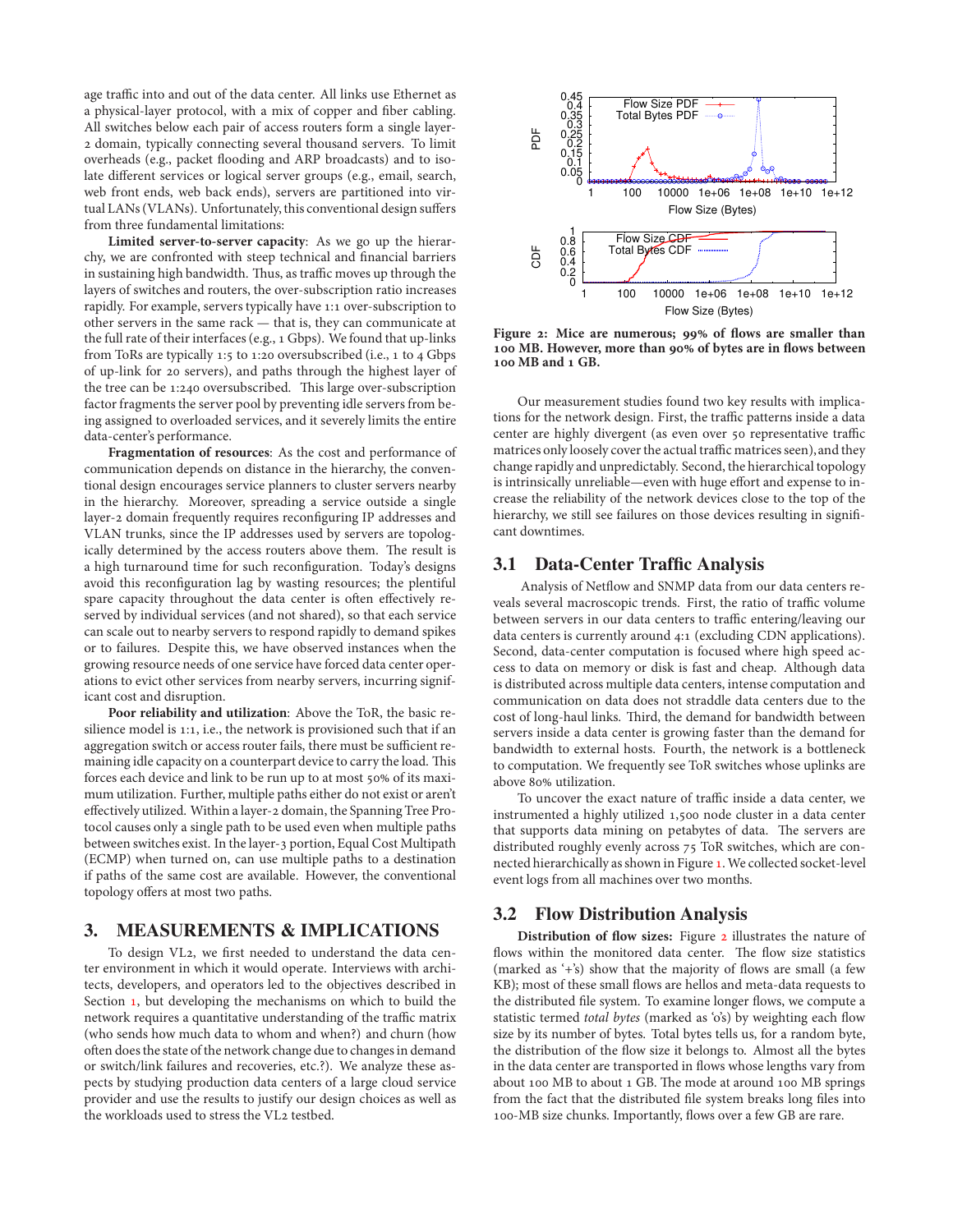

<span id="page-3-0"></span>Figure 3: Number of concurrent connections has two modes: (1) 10 flows per node more than 50% of the time and (2) 80 flows per node for at least 5% of the time.

Similar to Internet flow characteristics  $[6]$ , we find that there are myriad small flows (mice). On the other hand, as compared with Internet flows, the distribution is simpler and more uniform. The reason is that in data centers, internal flows arise in an engineered environment driven by careful design decisions (e.g., the 100-MB chunk size is driven by the need to amortize disk-seek times over read times) and by strong incentives to use storage and analytic tools with well understood resilience and performance.

**Number of Concurrent Flows:** Figure 3 shows the probability density function (as a fraction of time) for the number of concurrent flows going in and out of a machine, computed over all 1,500 monitored machines for a representative day's worth of flow data. There are two modes. More than 50% of the time, an average machine has about ten concurrent flows, but at least 5% of the time it has greater than 80 concurrent flows. We almost never see more than 100 concurrent flows.

The distributions of flow size and number of concurrent flows both imply that VLB will perform well on this traffic. Since even big flows are only 100 MB (1 s of transmit time at  $1$  Gbps), randomizing at flow granularity (rather than packet) will not cause perpetual congestion if there is unlucky placement of a few flows. Moreover, adaptive routing schemes may be difficult to implement in the data center, since any reactive traffic engineering will need to run at least once a second if it wants to react to individual flows.

## **3.3 Traffic Matrix Analysis**

Poor summarizability of traffic patterns: Next, we ask the question: Is there regularity in the traffic that might be exploited through careful measurement and traffic engineering? If traffic in the DC were to follow a few simple patterns, then the network could be easily optimized to be capacity-efficient for most traffic. To answer, we examine how the Traffic Matrix(TM) of the 1,500 server cluster changes over time. For computational tractability, we compute the ToR-to-ToR TM — the entry  $TM(t)_{i,j}$  is the number of bytes sent from servers in ToR  $i$  to servers in ToR  $j$  during the 100 s beginning at time  $t$ . We compute one TM for every 100 s interval, and servers outside the cluster are treated as belonging to a single "ToR".

Given the timeseries of TMs, we find clusters of similar TMs using a technique due to Zhang et al.  $[22]$ . In short, the technique recursively collapses the traffic matrices that are most similar to each other into a cluster, where the distance (i.e., similarity) reflects how much traffic needs to be shuffled to make one TM look like the other. We then choose a representative TM for each cluster, such that any routing that can deal with the representative TM performs no worse on every TM in the cluster. Using a single representative TM per cluster yields a fitting error (quantified by the distances between each representative TMs and the actual TMs they represent), which will decrease as the number of clusters increases. Finally, if there is a knee point (i.e., a small number of clusters that reduces the fitting error considerably), the resulting set of clusters and their representative TMs at that knee corresponds to a succinct number of distinct traffic matrices that summarize all TMs in the set.



<span id="page-3-1"></span>(a) (b) (c)<br>**Figure 4: Lack of short-term predictability: The cluster to which** a traffic matrix belongs, i.e., the type of traffic mix in the TM, **changes quickly and randomly.**

Surprisingly, the number of representative traffic matrices in our data center is quite large. On a timeseries of 864 TMs, indicating a day's worth of traffic in the datacenter, even when approximating with  $50 - 60$  clusters, the fitting error remains high (60%) and only decreases moderately beyond that point. This indicates that the variability in datacenter traffic is not amenable to concise summarization and hence engineering routes for just a few traffic matrices is unlikely to work well for the traffic encountered in practice.

Instability of traffic patterns: Next we ask how predictable is the traffic in the next interval given the current traffic? Traffic predictability enhances the ability of an operator to engineer routing as traffic demand changes. To analyze the predictability of traffic in the network, we find the 40 best TM clusters using the technique above and classify the traffic matrix for each 100 s interval to the best fitting cluster. Figure  $\frac{4}{a}$  shows that the traffic pattern changes nearly constantly, with no periodicity that could help predict the future. Figure  $4(b)$  $4(b)$  $4(b)$  shows the distribution of run lengths - how many intervals does the network traffic pattern spend in one cluster before shifting to the next. The run length is 1 to the 6oth percentile. Figure  $4(c)$  $4(c)$  $4(c)$  shows the time between intervals where the traffic maps to the same cluster. But for the mode at 100s caused by transitions within a run, there is no structure to when a traffic pattern will next appear.

The lack of predictability stems from the use of randomness to improve the performance of data-center applications. For example, the distributed file system spreads data chunks randomly across servers for load distribution and redundancy. The volatility implies that it is unlikely that other routing strategies will outperform VLB.

## **3.4 Failure Characteristics**

To design VL2 to tolerate the failures and churn found in data centers, we collected failure logs for over a year from eight production data centers that comprise hundreds of thousands of servers, host over a hundred cloud services and serve millions of users. We analyzed hardware and software failures of switches, routers, load balancers, firewalls, links and servers using SNMP polling/traps, syslogs, server alarms, and transaction monitoring frameworks. In all, we looked at 36M error events from over 300K alarm tickets.

**What is the pattern of networking equipment failures?** We define a failure as the event that occurs when a system or component is unable to perform its required function for more than 30 s. As expected, most failures are small in size (e.g., 50% of network device failures involve  $<$  4 devices and 95% of network device failures involve  $<$  20 devices) while large correlated failures are rare (e.g., the largest correlated failure involved  $217$  switches). However, downtimes can be significant: 95% of failures are resolved in 10 min, 98% in  $<$  1 hr, 99.6% in  $<$  1 day, but 0.09% last  $>$  10 days.

**What is the impact of networking equipment failure?** As dis-cussed in Section 2[,](#page-1-1) conventional data center networks apply 1:1 re-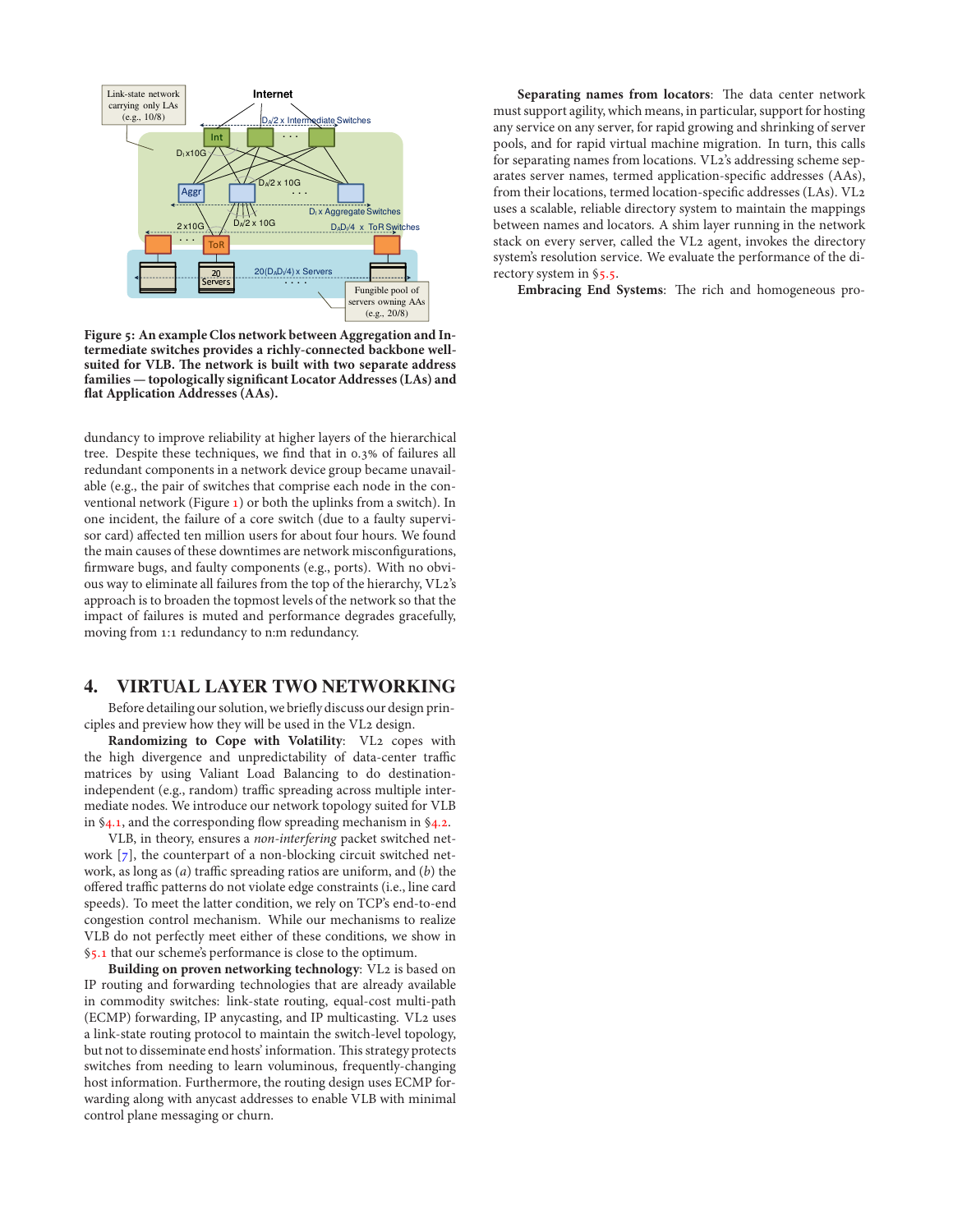![](_page_5_Figure_0.jpeg)

<span id="page-5-0"></span>Figure 6: VLB in an example VL<sub>2</sub> network. Sender S sends pack**ets to destination** D **via a randomly-chosen intermediate switch using IP-in-IP encapsulation. AAs are from** 20/8**, and LAs are** from  $10/8$ .  $H(f t)$  denotes a hash of the five tuple.

# **4.2 VL2 Addressing and Routing**

This section explains how packets flow through a VL2 network, and how the topology, routing design, VL2 agent, and directory system combine to virtualize the underlying network fabric — creating the illusion that hosts are connected to a big, non-interfering datacenter-wide layer-2 switch.

#### *4.2.1 Address resolution and packet forwarding*

VL2 uses two different IP-address families, as illustrated in Fig-ure 6[.](#page-5-0) The network infrastructure operates using location-specific IP addresses (LAs); all switches and interfaces are assigned LAs, and switches run an IP-based (layer-3) link-state routing protocol that disseminates only these LAs. This allows switches to obtain the complete switch-level topology, as well as forward packets encapsulated with LAs along shortest paths. On the other hand, applications use application-specic IP addresses (AAs), which remain unaltered no matter how servers' locations change due to virtual-machine migration or re-provisioning. Each AA (server) is associated with an LA, the identifier of the ToR switch to which the server is connected. The VL2 directory system stores the mapping of AAs to LAs, and this mapping is created when application servers are provisioned to a service and assigned AA addresses.

The crux of offering layer-2 semantics is having servers believe they share a single large IP subnet (i.e., the entire AA space) with other servers in the same service, while eliminating the ARP and DHCP scaling bottlenecks that plague large Ethernets.

Packet forwarding: To route traffic between servers, which use AA addresses, on an underlying network that knows routes for LA addresses, the VL2 agent at each server traps packets from the host and encapsulates the packet with the LA address of the ToR of the destination as shown in Figure  $6$ [.](#page-5-0) Once the packet arrives at the LA (the destination ToR), the switch decapsulates the packet and delivers it to the destination AA carried in the inner header.

Address resolution: Servers in each service are configured to believe that they all belong to the same IP subnet. Hence, when an application sends a packet to an AA for the first time, the networking stack on the host generates a broadcast ARP request for the destination AA. The VL2 agent running on the host intercepts this ARP request and converts it to a unicast query to the VL2 directory system. The directory system answers the query with the LA of the ToR to which packets should be tunneled. The VL2 agent caches this mapping from AA to LA addresses, similar to a host's ARP cache, such that subsequent communication need not entail a directory lookup.

**Access control via the directory service:** A server cannot send packets to an AA if the directory service refuses to provide it with an LA through which it can route its packets. This means that the directory service can enforce access-control policies. Further, since the directory system knows which server is making the request when handling a lookup, it can enforce fine-grained isolation policies. For example, it could enforce the policy that only servers belonging to the same service can communicate with each other. An advantage of VL<sub>2</sub> is that, when inter-service communication is allowed, packets flow directly from a source to a destination, without being detoured to an IP gateway as is required to connect two VLANs in the conventional architecture.

These addressing and forwarding mechanisms were chosen for two reasons. First, they make it possible to use low-cost switches, which often have small routing tables (typically just 16K entries) that can hold only LA routes, without concern for the huge number of AAs. Second, they reduce overhead in the network control plane by preventing it from seeing the churn in host state, tasking it to the more scalable directory system instead.

#### *4.2.2 Random traffic spreading over multiple paths*

To offer hot-spot-free performance for arbitrary traffic matrices, VL<sub>2</sub> uses two related mechanisms: VLB and ECMP. The goals of both are similar  $-$  VLB distributes traffic across a set of intermediate nodes and ECMP distributes across equal-cost paths — but each is needed to overcome limitations in the other. VL2 uses flows, rather than packets, as the basic unit of traffic spreading and thus avoids out-of-order delivery.

Figure 6 illustrates how the VL2 agent uses encapsulation to implement VLB by sending traffic through a randomly-chosen Intermediate switch. The packet is first delivered to one of the Intermediate switches, decapsulated by the switch, delivered to the ToR's LA, decapsulated again, and finally sent to the destination.

While encapsulating packets to a specic, but randomly chosen, Intermediate switch correctly realizes VLB, it would require updating a potentially huge number of VL2 agents whenever an Intermediate switch's availability changes due to switch/link failures. Instead, we assign the same LA address to all Intermediate switches, and the directory system returns this anycast address to agents upon lookup. Since all Intermediate switches are exactly three hops away from a source host, ECMP takes care of delivering packets encapsulated with the anycast address to any one of the active Intermediate switches. Upon switch or link failures, ECMP will react, eliminating the need to notify agents and ensuring scalability.

In practice, however, the use of ECMP leads to two problems. First, switches today only support up to 16-way ECMP, with 256way ECMP being released by some vendors this year. If there are more paths available than ECMP can use, then VL2 defines several anycast addresses, each associated with only as many Intermediate switches as ECMP can accommodate. When an Intermediate switch fails, VL2 reassigns the anycast addresses from that switch to other Intermediate switches so that all anycast addresses remain live, and servers can remain unaware of the network churn. Second, some inexpensive switches cannot correctly retrieve the five-tuple values (e.g., the TCP ports) when a packet is encapsulated with multiple IP headers. Thus, the agent at the source computes a hash of the fivetuple values and writes that value into the source IP address field, which all switches do use in making ECMP forwarding decisions.

The greatest concern with both ECMP and VLB is that if "elephant flows" are present, then the random placement of flows could lead to persistent congestion on some links while others are underutilized. Our evaluation did not find this to be a problem on datacenter workloads (§5.2). Should it occur, initial results show the VL2 agent can detect and deal with such situations with simple mechanisms, such as re-hashing to change the path of large flows when TCP detects a severe congestion event (e.g., a full window loss).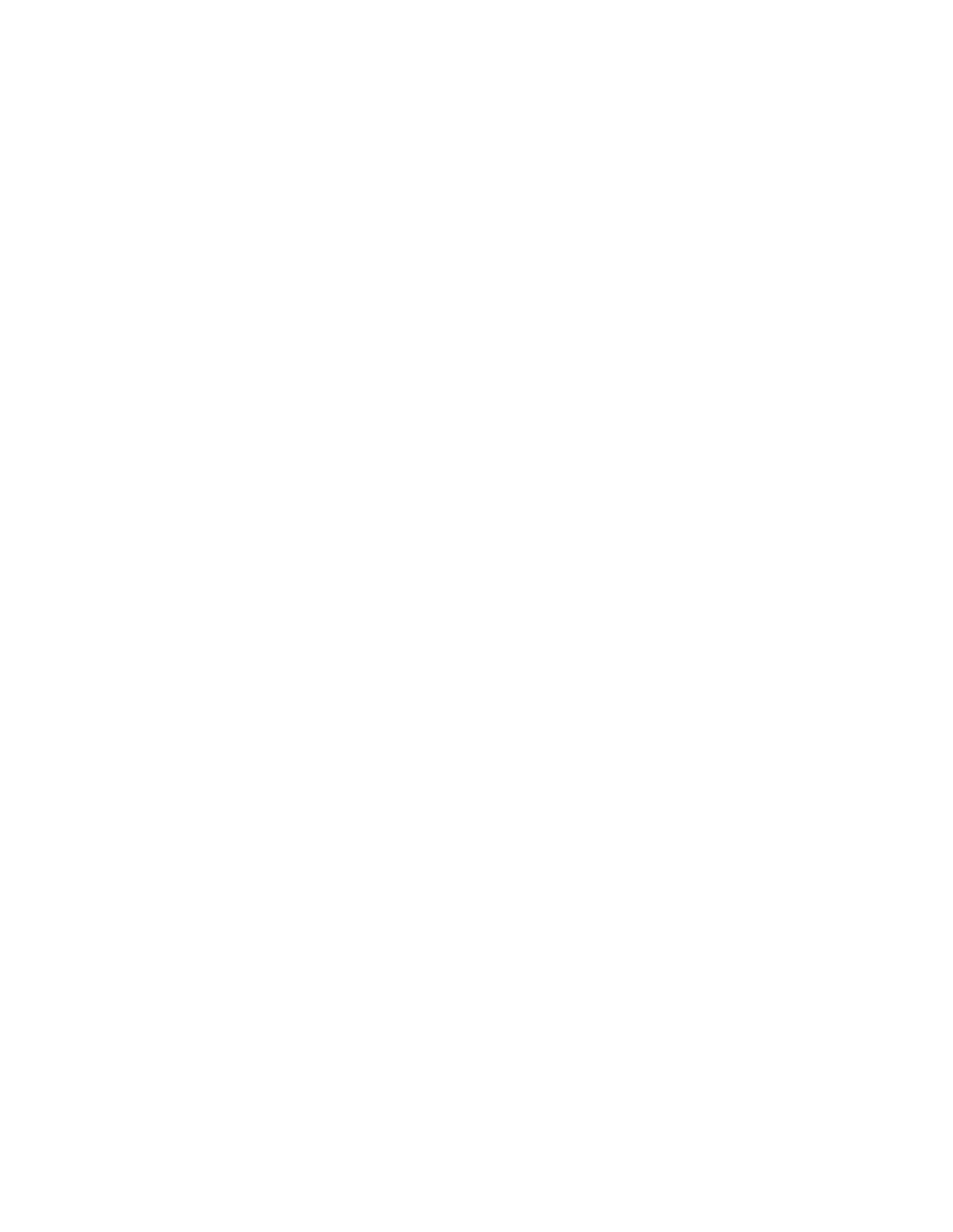![](_page_7_Picture_0.jpeg)

Figure 8: VL2 testbed comprising 80 servers and 10 switches.

The testbed is built using the Clos network topology of Fig-ure 5[,](#page-4-0) consisting of 3 Intermediate switches, 3 Aggregation switches and 4 ToRs. The Aggregation and Intermediate switches have 24 10Gbps Ethernet ports, of which 6 ports are used on each Aggregation switch and 3 ports on each Intermediate switch. The ToRs switches have 2 10Gbps ports and 24 1Gbps ports. Each ToR is connected to two Aggregation switches via 10Gbps links, and to servers via Gbps links. Internally, the switches use commodity ASICs — the Broadcom  $56820$  and  $56514$  — although any switch that supports line rate L<sub>3</sub> forwarding, OSPF, ECMP, and IPinIP decapsulation will work. To enable detailed analysis of the TCP behavior seen during experiments, the servers' kernels are instrumented to log TCP extended statistics  $[20]$  (e.g., congestion window (cwnd) and smoothed RTT) after each socket buffer is sent (typically 128KB in our experiments). This logging only marginally affects goodput, i.e., useful information delivered per second to the application layer.

We first investigate VL2's ability to provide high and uniform network bandwidth between servers. Then, we analyze performance isolation and fairness between traffic flows, measure convergence after link failures, and finally, quantify the performance of address resolution. Overall, our evaluation shows that VL2 provides an effective substrate for a scalable data center network;  $VL2$  achieves  $(1)$ 94% optimal network capacity,  $(2)$  a TCP fairness index of 0.995,  $(3)$ graceful degradation under failures with fast reconvergence, and  $(4)$ 50K lookups/sec under 10ms for fast address resolution.

## **5.1 VL2 Provides Uniform High Capacity**

A central objective of VL2 is uniform high capacity between any two servers in the data center. How closely does the performance and efficiency of a VL2 network match that of a Layer 2 switch with 1:1 over-subscription?

To answer this question, we consider an all-to-all data shuffle stress test: all servers simultaneously initiate TCP transfers to all other servers. This data shuffle pattern arises in large scale sorts, merges and join operations in the data center. We chose this test because, in our interactions with application developers, we learned that many use such operations with caution, because the operations are highly expensive in today's data center network. However, data shuffles are required, and, if data shuffles can be efficiently supported, it could have large impact on the overall algorithmic and data storage strategy.

We create an all-to-all data shuffle traffic matrix involving 75 servers. Each of 75 servers must deliver 500MB of data to each of the 74 other servers - a shuffle of 2.7 TB from memory to memory.

Figure  $\overline{9}$  shows how the sum of the goodput over all flows varies with time during a typical run of the 2.7 TB data shuffle. All data is carried over TCP connections, all of which attempt to connect be-

![](_page_7_Figure_9.jpeg)

<span id="page-7-1"></span>Figure 9: Aggregate goodput during a 2.7TB shuffle among 75 **servers.**

ginning at time o (some flows start late due to a bug in our traffic generator). VL<sub>2</sub> completes the shuffle in 395 s. During the run, the sustained utilization of the core links in the Clos network is about 86%. For the majority of the run, VL2 achieves an aggregate goodput of 58.8 Gbps. The goodput is evenly divided among the flows for most of the run, with a fairness index between the flows of 0.995  $[15]$ , where 1.0 indicates perfect fairness (mean goodput per flow 11.4 Mbps, standard deviation 0.75 Mbps). This goodput is more than 10x what the network in our current data centers can achieve with the same investment (see §6).

How close is VL2 to the maximum achievable throughput in this environment? To answer this question, we compute the goodput ef ficiency for this data transfer. The goodput efficiency of the network for any interval of time is defined as the ratio of the sent goodput summed over all interfaces divided by the sum of the interface capacities. An efficiency of 1 would mean that all the capacity on all the interfaces is entirely used carrying useful bytes from the time the first flow starts to when the last flow ends.

To calculate the goodput efficiency, two sources of inefficiency must be accounted for. First, to achieve a performance efficiency of 1, the server network interface cards must be completely fullduplex: able to both send and receive 1 Gbps simultaneously. Measurements show our interfaces are able to support a sustained rate of 1.8 Gbps (summing the sent and received capacity), introducing an inefficiency of  $1 - \frac{1.8}{2} = 10\%$ . The source of this inefficiency is largely the device driver implementation. Second, for every two fullsize data packets there is a TCP ACK, and these three frames have 234 B of unavoidable overhead from Ethernet, IP and TCP headers for every  $3154$  B sent over the network. This results in an inefficiency of 7%. Therefore, our current testbed has an intrinsic inefficiency of 17% resulting in a maximum achievable goodput for our testbed of  $(75*.83) = 62.3$  Gbps. We derive this number by noting that every unit of traffic has to sink at a server, of which there are  $75$  instances and each has a 1Gbps link. Taking this into consideration, the VL2 network sustains an efficiency of  $58.8/62.3 = 94\%$  with the difference from perfect due to the encapsulation headers  $(3.8\%)$ , TCP congestion control dynamics, and TCP retransmissions.

To put this number in perspective, we note that a conventional hierarchical design with 20 servers per rack and 1:20 oversubscription at the first level switch would take 11x longer to shuffle the same amount of data as traffic from each server not in the rack  $(55)$  to each server within the rack  $(20)$  needs to flow through the 1Gbps downlink from first level switch to the ToR switch.

The 94% efficiency combined with the fairness index of 0.995 demonstrates that VL2 promises to achieve uniform high bandwidth across all servers in the data center.

## <span id="page-7-0"></span>**5.2 VL2 Provides VLB Fairness**

Due to its use of an anycast address on the intermediate switches, VL2 relies on ECMP to split traffic in equal ratios among the intermediate switches. Because ECMP does flow-level splitting, coexisting elephant and mice flows might be split unevenly at small time scales. To evaluate the effectiveness of VL2's implementation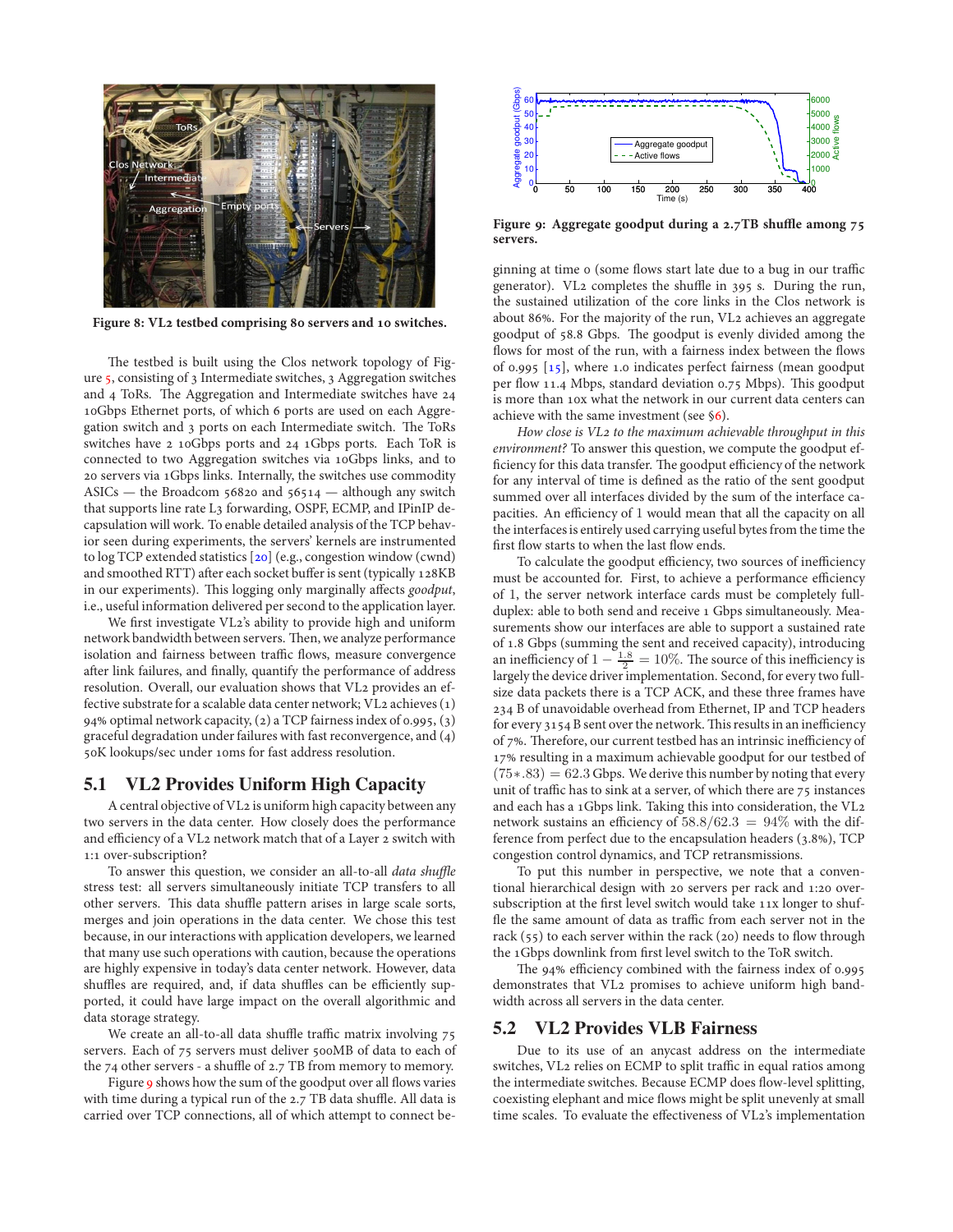![](_page_8_Figure_0.jpeg)

<span id="page-8-0"></span>Figure 10: Fairness measures how evenly flows are split to inter**mediate switches from aggregation switches.**

of Valiant Load Balancing in splitting traffic evenly across the network, we created an experiment on our  $75$ -node testbed with traffic characteristics extracted from the DC workload of Section 3[.](#page-2-1) Each server initially picks a value from the distribution of number of concurrent flows and maintains this number of flows throughout the experiment. At the start, or after a flow completes, it picks a new flow size from the associated distribution and starts the flow(s). Because all flows pass through the Aggregation switches, it is sufficient to check at each Aggregation switch for the split ratio among the links to the Intermediate switches. We do so by collecting SNMP counters at 10 second intervals for all links from Aggregation to Intermediate switches.

Before proceeding further, we note that, unlike the efficiency experiment above, the traffic mix here is indicative of actual data center workload. We mimic the flow size distribution and the number of concurrent flows observed by measurements in §3.

In Figure 10[,](#page-8-0) for each Aggregation switch, we plot Jain's fairness index  $[15]$  for the traffic to Intermediate switches as a time series. The average utilization of links was between 10% and 20%. As shown in the figure, the VLB split ratio fairness index averages more than 0.98 for all Aggregation switches over the duration of this experiment. VL2 achieves such high fairness because there are enough flows at the Aggregation switches that randomization benefits from statistical multiplexing. This evaluation validates that our implementation of VLB is an effective mechanism for preventing hot spots in a data center network.

Our randomization-based traffic splitting in Valiant Load Balancing takes advantage of the 10x gap in speed between server line cards and core network links. If the core network were built out of links with the same speed as the server line cards, then only one fullrate flow will fit on each link, and the spreading of flows has to be perfect in order to prevent two long-lived flows from traversing the same link and causing congestion. However, splitting at a sub-flow granularity (for example, flowlet switching  $[21]$ ) might alleviate this problem.

### **5.3 VL2 Provides Performance Isolation**

One of the primary objectives of VL<sub>2</sub> is *agility*, which we define as the ability to assign any server, anywhere in the data center, to any service  $(\S_1)$ . Achieving agility critically depends on providing sufficient performance isolation between services so that if one service comes under attack or a bug causes it to spray packets, it does not adversely impact the performance of other services.

Performance isolation in VL2 rests on the mathematics of VLB — that any traffic matrix that obeys the hose model is routed by splitting to intermediate nodes in equal ratios (through randomization) to prevent any persistent hot spots. Rather than have VL2 perform admission control or rate shaping to ensure the traffic offered to the network conforms to the hose model, we instead rely on TCP to ensure that each flow offered to the network is rate-limited to its fair share of its bottleneck.

![](_page_8_Figure_9.jpeg)

<span id="page-8-1"></span>Figure 11: Aggregate goodput of two services with servers intermingled on the ToRs. Service one's goodput is unaffected as service two ramps traffic up and down.

![](_page_8_Figure_11.jpeg)

<span id="page-8-2"></span>Figure 12: Aggregate goodput of service one as service two cre**ates bursts containing successively more short TCP connections.**

A key question we need to validate for performance isolation is whether TCP reacts sufficiently quickly to control the offered rate of flows within services. TCP works with packets and adjusts their sending rate at the time-scale of RTTs. Conformance to the hose model, however, requires instantaneous feedback to avoid oversubscription of traffic ingress/egress bounds. Our next set of experiments shows that TCP is "fast enough" to enforce the hose model for traffic in each service so as to provide the desired performance isolation across services.

In this experiment, we add two services to the network. The first service has 18 servers allocated to it and each server starts a single TCP transfer to one other server at time o and these flows last for the duration of the experiment. The second service starts with one server at 60 seconds and a new server is assigned to it every 2 seconds for a total of 19 servers. Every server in service two starts an GB transfer over TCP as soon as it starts up. Both the services' servers are intermingled among the 4 ToRs to demonstrate agile assignment of servers.

Figure  $11$  shows the aggregate goodput of both services as a function of time. As seen in the figure, there is no perceptible change to the aggregate goodput of service one as the flows in service two start or complete, demonstrating performance isolation when the traffic consists of large long-lived flows. Through extended TCP statistics, we inspected the congestion window size (cwnd) of service one's TCP flows, and found that the flows fluctuate around their fair share briefly due to service two's activity but stabilize quickly.

We would expect that a service sending unlimited rates of UDP traffic might violate the hose model and hence performance isolation. We do not observe such UDP traffic in our data centers, although techniques such as STCP to make UDP "TCP friendly" are well known if needed  $[14]$ . However, large numbers of short TCP connections (mice[\)](#page-2-1), which are common in DCs (Section 3), have the potential to cause problems similar to UDP as each flow can transmit small bursts of packets during slow start.

To evaluate this aspect, we conduct a second experiment with service one sending long-lived TCP flows, as in experiment one. Servers in service two create bursts of short TCP connections (1 to 20 KB), each burst containing progressively more connections. Figure 12 shows the aggregate goodput of service one's flows along with the total number of TCP connections created by service two. Again,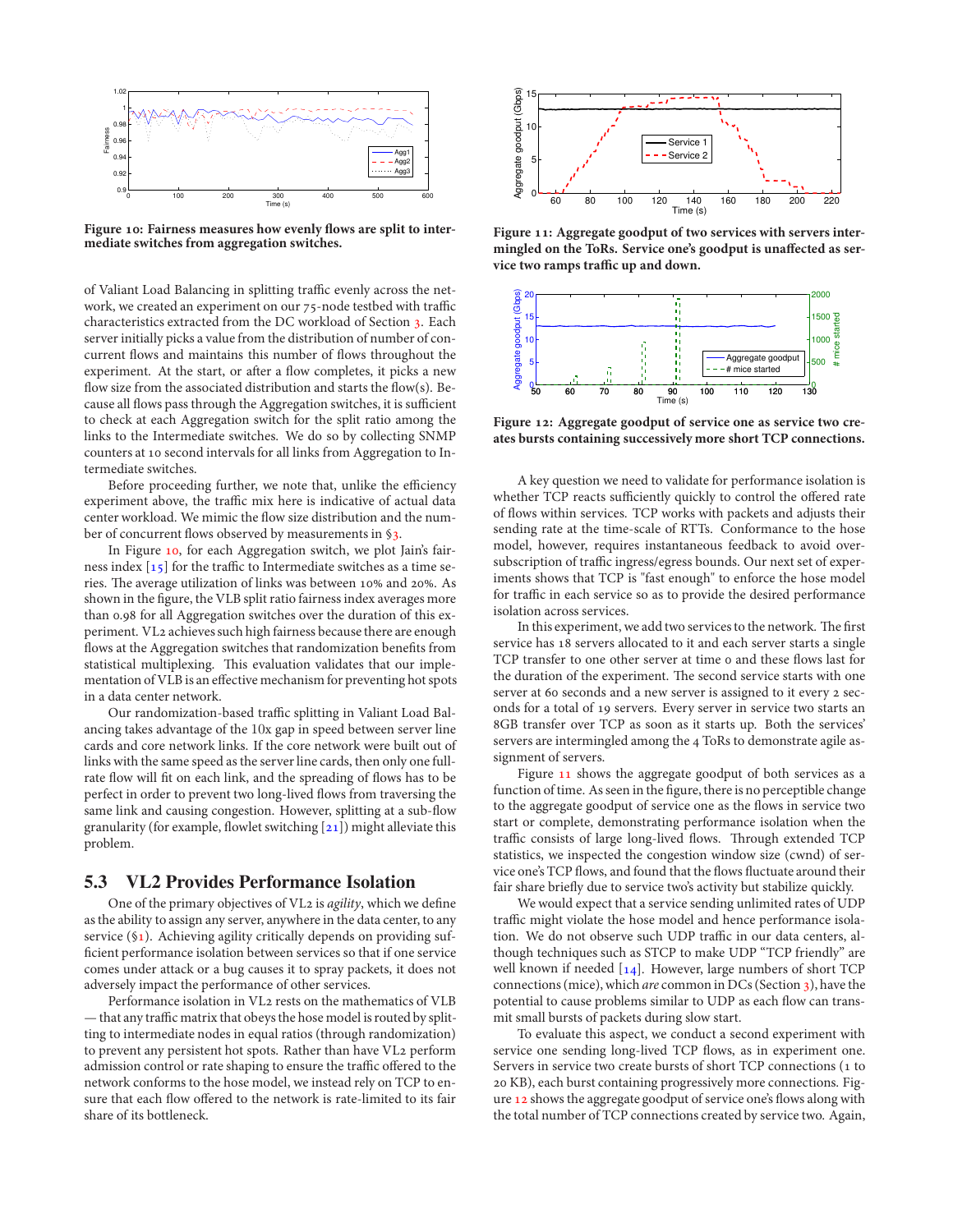![](_page_9_Figure_0.jpeg)

<span id="page-9-0"></span>Figure 13: Aggregate goodput as all links to switches Intermediate1 and Intermediate2 are unplugged in succession and then **reconnected in succession. Approximate times of link manipulation marked with vertical lines. Network re-converges in** < 1**s a
er each failure and demonstrates graceful degradation.**

service one's goodput is unaffected by service two's activity. We inspected the cwnd of service one's TCP flows and found only brief fluctuations due to service two's activity.

The two experiments above demonstrate TCP's natural enforcement of the hose model combined with VLB and a network with no oversubscription is sufficient to provide performance isolation between services.

## **5.4 VL2 Convergence After Link Failures**

In this section, we evaluate VL2's response to a link or a switch failure, which could be caused by a physical failure or due to the routing protocol converting a link flap to a link failure. We begin an all-to-all data shuffle and then disconnect links between Intermediate and Aggregation switches until only one Intermediate switch remains connected and the removal of one additional link would partition the network. According to our study of failures, this type of mass link failure has never occurred in our data centers, but we use it as an illustrative stress test.

Figure 13 shows a time series of the aggregate goodput achieved by the flows in the data shuffle, with the times at which links were disconnected and then reconnected marked by vertical lines. The figure shows that OSPF re-converges quickly (sub-second) after each failure. Both Valiant Load Balancing and ECMP work as expected, and the maximum capacity of the network gracefully degrades. Restoration, however, is delayed by the conservative defaults for OSPF timers that are slow to act on link restoration. Hence, VL fully uses a link roughly 50s after it is restored. We note, however, that restoration does not interfere with traffic and, the aggregate goodput eventually returns to its previous level.

This experiment also demonstrates the behavior of VL2 when the network is structurally oversubscribed, i.e., the Clos network has less capacity than the capacity of the links from the ToRs. For the over-subscription ratios between 1:1 and 3:1 created during this experiment, VL2 continues to carry the all-to-all traffic at roughly 90% of maximum efficiency, indicating that the traffic spreading in VL2 fully utilizes the available capacity.

#### **5.5 Directory-system performance**

Finally, we evaluate the performance of the VL2 directory system through macro- and micro-benchmark experiments. We run our prototype on up to 50 machines with 3-5 RSM nodes, 3-7 directory server nodes, and the rest emulating multiple instances of VL2 agents that generate lookups and updates. In all experiments, the system is configured such that an agent sends a lookup request to two directory servers chosen at random and accepts the first response. An update request is sent to a directory server chosen at random. The response timeout for lookups and updates is set to 2s to measure the worst-case latency. To stress test the directory system,

the VL2 agent instances generate lookups and updates following a bursty random process, emulating storms of lookups and updates. Each directory server refreshes all mappings (100K) from the RSM once every 30 seconds.

Our evaluation supports four main conclusions. First, the directory system provides high throughput and fast response time for lookups; three directory servers can handle 50K lookups/sec with latency under 10ms (99 $^{th}$  percentile latency). Second, the directory system can handle updates at rates significantly higher than expected churn rate in typical environments: three directory servers can handle 12K updates/sec within 600ms (99 $^{th}$  percentile latency). Third, our system is incrementally scalable; each directory server increases the processing rate by about  $17K$  for lookups and  $4K$  for updates. Finally, the directory system is robust to component (directory or RSM servers) failures and offers high availability under network churns.

Throughput: In the first micro-benchmark, we vary the lookup and update rate and observe the response latencies ( $1^{st}$ ,  $5^{th}$  and  $9^{th}$ percentile). We observe that a directory system with three directory servers handles 50K lookups/sec within 10ms, which we set as the maximum acceptable latency for an "ARP request". Up to 40K lookups/sec, the system offers a median response time of  $<$  1ms. Updates, however, are more expensive, as they require executing a consensus protocol  $[19]$  to ensure that all RSM replicas are mutually consistent. Since high throughput is more important than latency for updates, we batch updates over a short time interval (i.e., 50ms). We find that three directory servers backed by three RSM servers can handle  $12K$  updates/sec within 600ms and about  $17K$ updates/sec within 1s.

**Scalability:** To understand the incremental scalability of the directory system, we measured the maximum lookup rates (ensuring sub-10ms latency for 99% requests) with  $3$ ,  $5$ , and  $7$  directory servers. The result confirmed that the maximum lookup rates increases linearly with the number of directory servers (with each server offering a capacity of 17K lookups/sec). Based on this result, we estimate the worst case number of directory servers needed for a 100K server data center. From the concurrent flow measurements (Figure  $\alpha$ [\)](#page-3-0), we select as a baseline the median of 10 correspondents per server. In the worst case, all 100K servers may perform 10 simultaneous lookups at the same time resulting in a million simultaneous lookups per second. As noted above, each directory server can handle about  $17K$  lookups/sec under 10ms at the 99<sup>th</sup> percentile. Therefore, handling this worst case requires a modest-sized directory system of about 60 servers  $(0.06\%$  of the entire servers).

Resilience and availability: We examine the effect of directory server failures on latency. We vary the number of directory servers while keeping the workload constant at a rate of  $32K$  lookups/sec and 4K updates/sec (a higher load than expected for three directory servers). In Figure  $14(a)$  $14(a)$  $14(a)$ , the lines for one directory server show that it can handle  $60\%$  of the lookup load (19K) within 10ms. The spike at two seconds is due to the timeout value of 2s in our prototype. The entire load is handled by two directory servers, demonstrating the system's fault tolerance. Additionally, the lossy network curve shows the latency of three directory servers under severe  $(10%)$  packet losses between directory servers and clients (either requests or responses), showing the system ensures availability under network churns. For updates, however, the performance impact of the number of directory servers is higher than updates because each update is sent to a single directory server to ensure correctness. Figure  $14(b)$  $14(b)$  $14(b)$ shows that failures of individual directory servers do not collapse the entire system's processing capacity to handle updates. The step pattern on the curves is due to a batching of updates (occurring every 50ms). We also find that the primary RSM server's failure leads